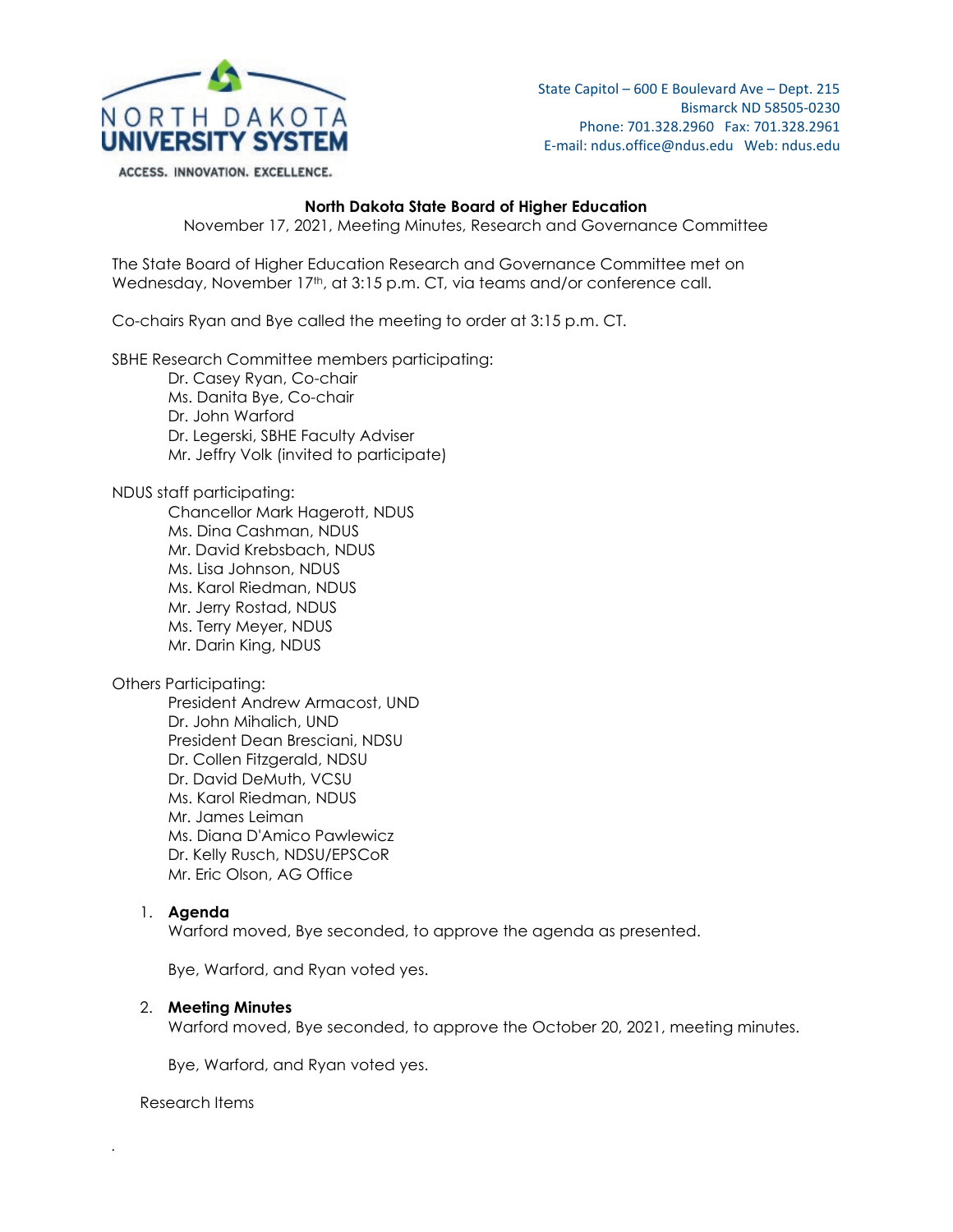## 3. **INBRE Update**

Dr. Mihelich stated that they are continuing to work through the re-organization in the structure and processes to better manage the grant(s) statewide; he will provide additional information at the next committee meeting.

### 4. **EPSCoR Update**

Dr. Fitzgerald explained that in her new role at NDSU she is charged with the responsibility for transitioning the grant back into NDSU's Office of Research and Creative Activity, as it was originally, and the department will report to her. The department will continue to work towards collective efforts that are strategic and align all the jurisdictional grants to maximize what UND and NDSU can do to serve the state and beyond. To build capacity across the system for undergraduate and masters institutions and for our tribal colleges. The state office has received many praises and very positive feedback on the current programming delivered across the state; they will continue that role and report to the VP of Research and Creative Activity. The Chancellor and NDSU President will dissolve the MOU that was discussed during the last committee meeting. Dr. Fitzgerald indicated the changes will help better leverage the state's investment and the many resources in terms of the overall return on investment for the States money, as well as federal opportunities that are available.

Ms. Kelly Rusch stated she is the State Office Executive Director and currently reports to the Chancellor. She explained that track one is a grant/cooperative agreement, and the state office is outside of track one, it serves as a systemwide entity; managing track one vs. non track one should be considered separate entities due to specific requirements/variables. She indicated that the state office is a stakeholder regarding all statewide research initiatives and has not had an opportunity to provide input, view any draft plans, and/or been brought into discussions on how NDSU and the state office plans to move forward in a collaborative effort. The state office remains to have several questions and concerns that have not been discussed.

Co-chair Ryan stated NDSU and the State Office can discuss some of the concerns raised today and the committee will continue to address at their next meeting.

### Governance Items

Mr. Eric Olson explained the two following Policies [311](https://ndusbpos.sharepoint.com/:b:/s/NDUSSBHE/Ec_XMeYf15tAtxNFG0R3DPYByYeHXWN9WaIuqerlEjiKEw?e=5wNi7n) and [312](https://ndusbpos.sharepoint.com/:b:/s/NDUSSBHE/EWXDBcBeWc1OhhZkwclTFmwBvHz-d3wODKrO2wOYEsBX0g?e=t6dbe3) were brought back to the committee at the direction of the full Board:

### 5. **Policy 311, Public Records**

Co-chair Bye stated her takeaway from previous meeting discussions was that the Board does not want more policies created and noted the information is already clear in state statute and/or other policies that already exist. She expressed the need to examine the current committee structure, and determine how the Board can work more effectively, including, having the ability to converse with other Board members without violations.

She requested to hold on action for Policy 311, public records, until Policy 312 is discussed.

# 6. **Policy 312, Public Meetings**

Mr. Olson explained the state legislature has given the board some flexibility in terms of how it structures the SBHE committees and their work as it pertains to open records. Mr. Olson explained that at this point the Board has a unique opportunity within North Dakota State law to try to rework some of those committee structures based on the flexibility given during the last session. He offered to work with SBHE leadership to put